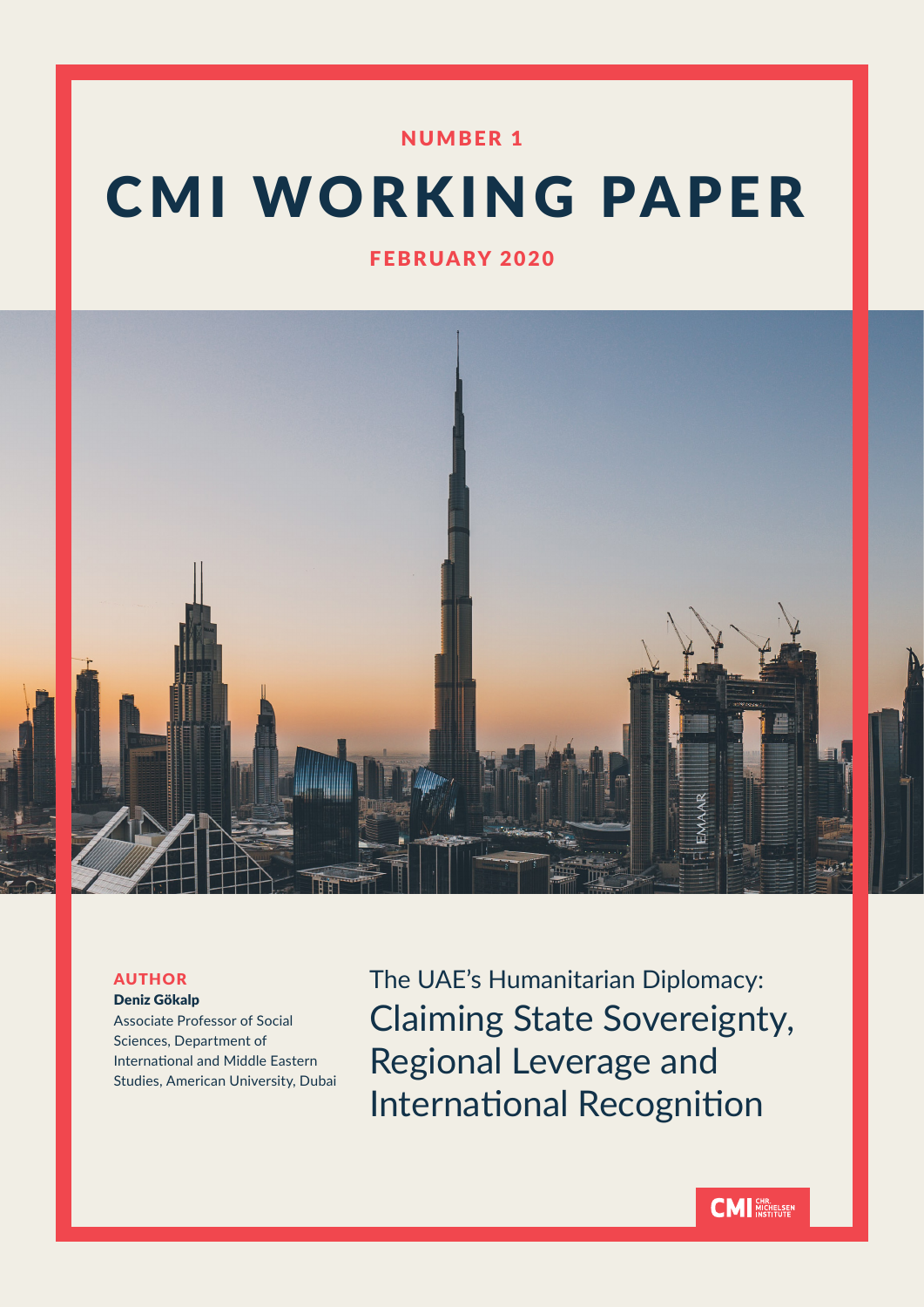# The UAE's Humanitarian Diplomacy: Claiming State Sovereignty, Regional Leverage and International Recognition CMI Working Paper number 1, February 2020

# Author

## Deniz Gökalp

Deniz Gökalp is Associate Professor of Social Sciences in the Department of International and Middle Eastern Studies at the American University in Dubai. This working paper is part of the project "Humanitarian Diplomacy: Assessing Policies, Practices and Impact of New Forms of Humanitarian Action and Foreign Policy" funded by the Research Council of Norway (project number 286859) and led by Antonio De Lauri at the Chr. Michelsen Institute.

#### Graphic designer

Kristen Børje Hus

#### Cover photo

Leonard von Bibra on Unsplash

#### Keywords

Humanitarian diplomacy, United Arab Emirates, foreign policy, humanitarian enterprise, international relations

# ISSN 0804-3639 (print)

ISSN 1890-5048 (PDF) ISBN 978-82-8062-742-1 (print) ISBN 978-82-8062-743-8 (PDF)

www.cmi.no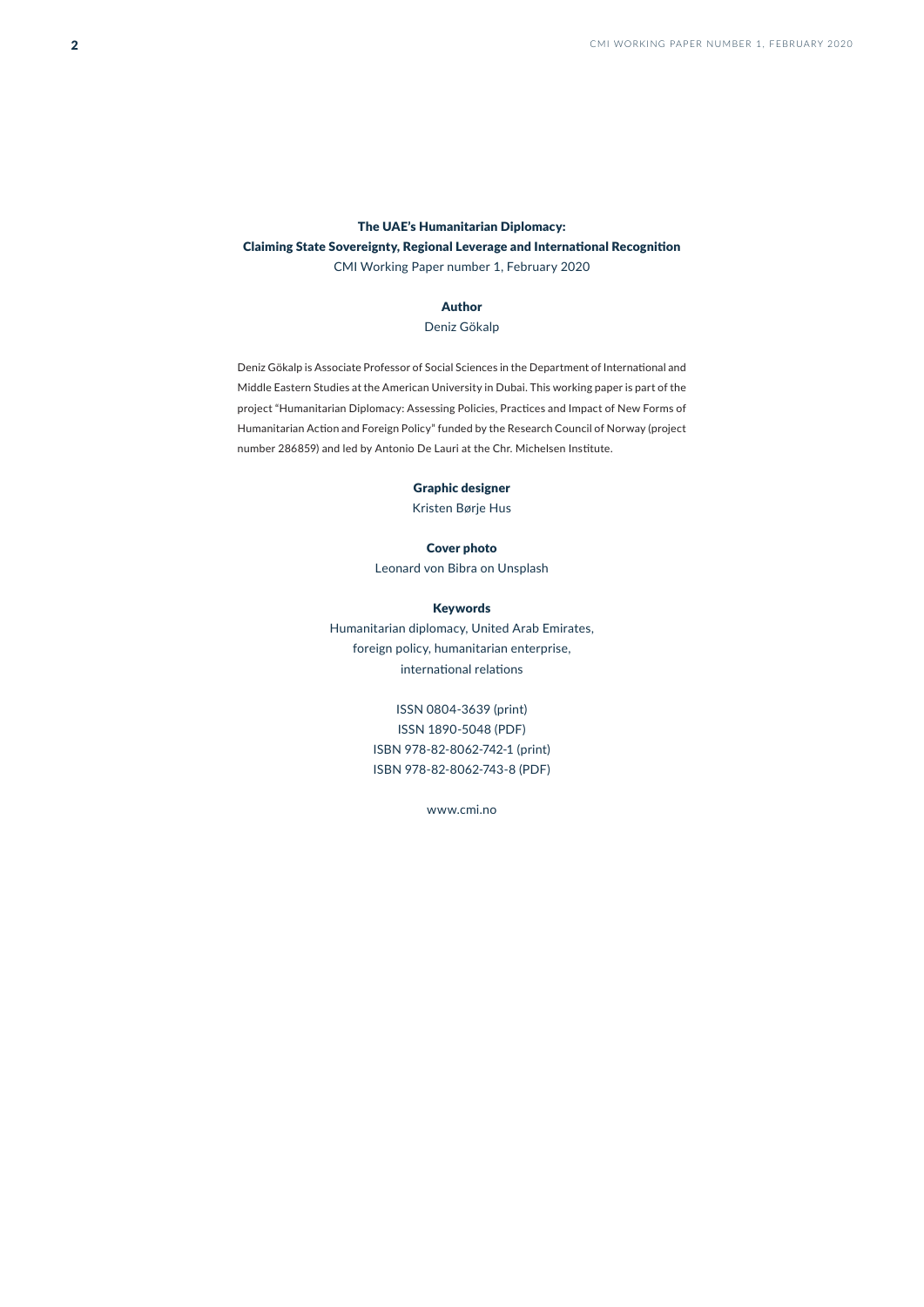# Introduction: Institutionalization and Rationalization of the UAE's Practices of Humanitarian Diplomacy

The United Arab Emirates (UAE) became the world's third-largest donor of humanitarian aid relative to Gross National Income in 2016.<sup>1</sup> The country was among the top five humanitarian assistance state-donors in the world in terms of US dollars in 2018.<sup>2</sup> There has been a constant growth of the share of humanitarian aid as part of the country's overall foreign aid within the last few years, and humanitarian aid reached to 18 percent of the UAE's overall foreign aid in 2018.<sup>3</sup> The UAE has complied with international standards for transparency and accountability since 2010 and has reported its aid flows, including development aid and humanitarian aid, to OECD-DAC. In doing so, it is "the first country outside the DAC's membership to report in such detail".4

The astounding amount of humanitarian and foreign aid delivered by the UAE has drawn attention to the grand geopolitical ambitions of this young Gulf monarchy, once called a "diminutive state", a "micro state" and a "small state".5 Both federal state consolidation and national unification are political projects in progress in the UAE and all parameters of its strategically and pragmatically crafted foreign aid policy, which is vigorously responsive to regional and global changes and challenges, aim at gaining international acknowledgement, leverage, recognition and relevance.<sup>6</sup>

Humanitarianism was highlighted by the founding father of the UAE, Sheikh Zayed Bin Sultan Al-Nahyan as a foreign policy priority and an important aspect of the Emirati identity in the 1970s.7 It has been institutionalized as "humanitarian diplomacy"<sup>8</sup> as part of the UAE's Foreign Policy ever since. Among numerous ambitious efforts to introduce western practices and meet the international standards of institutional transparency, the Office of Public and Cultural Diplomacy was established under the Ministry of the Cabinet Affairs and the Future in 2014. The Office has been assigned to create an Emirati legacy in areas of intellectual capital, culture, development and humanitarianism.9

The first Soft Power Council convened in 2017 during the government's annual meetings to design the UAE "Soft Power Strategy" to promote the UAE's "modern and tolerant" global reputation with "humanitarian diplomacy" listed as the first of their "six main pillars that together form the framework for the UAE's public diplomacy".10 Though conceptualized and promoted as part of the UAE's soft power, humanitarian diplomacy and aid have been subtly embedded into the broader context of increasingly securitized Emirati foreign policy in recent years. Since 2001, the UAE's once humble, neutral and non-interventionist foreign policy has gained an assertive character with ambitions to undermine the Shi'a Iranian influence and Sunni political Islam (i.e. Muslim Brotherhood and ISIS) in the Middle East and Africa.<sup>11</sup>

Humanitarian aid has been an integral and strategically formulated component of the country's foreign aid to serve the business and long-term economic interests of the Emirates in the Middle East, Africa and the rest of the world as well. The humanitarian aid sector has been embraced, especially by Dubai, as an innovative 21st century enterprise to practice, given the global potential to capitalize on the recent trend of privatization and commercialization of humanitarianism. Emirati foreign policy has demonstrated a pragmatic approach in responding to global geopolitical challenges, in consolidating domestic state formation, in asserting the country's economic sovereignty with rivals and partners and expanding the UAE's power of influence within the changing international order. This approach has instrumentalized foreign aid in successfully building alliances, economic partnerships and business contracts both in the global and the Middle Eastern and African political market places.<sup>12</sup>

- 3 MFA&IC 2018.
- 4 Smith 2011.
- 5 Miller and Verhoeven 2019, also see Mendelson 1972 and Ulrichsen 2012.
- 6 Young 2017, Barlett et al. 2017, and Henderson 2017.
- 7 Al Mezaini 2017.
- 8 De Lauri 2018.
- 9 MOCAF 2019.
- 10 UAE Government Portal 2019.
- 11 Al Mezeini 2017.
- 12 Young 2017, Ziadeh 2019.

<sup>1</sup> MFA&IC 2016.

<sup>2</sup> OCHA 2019.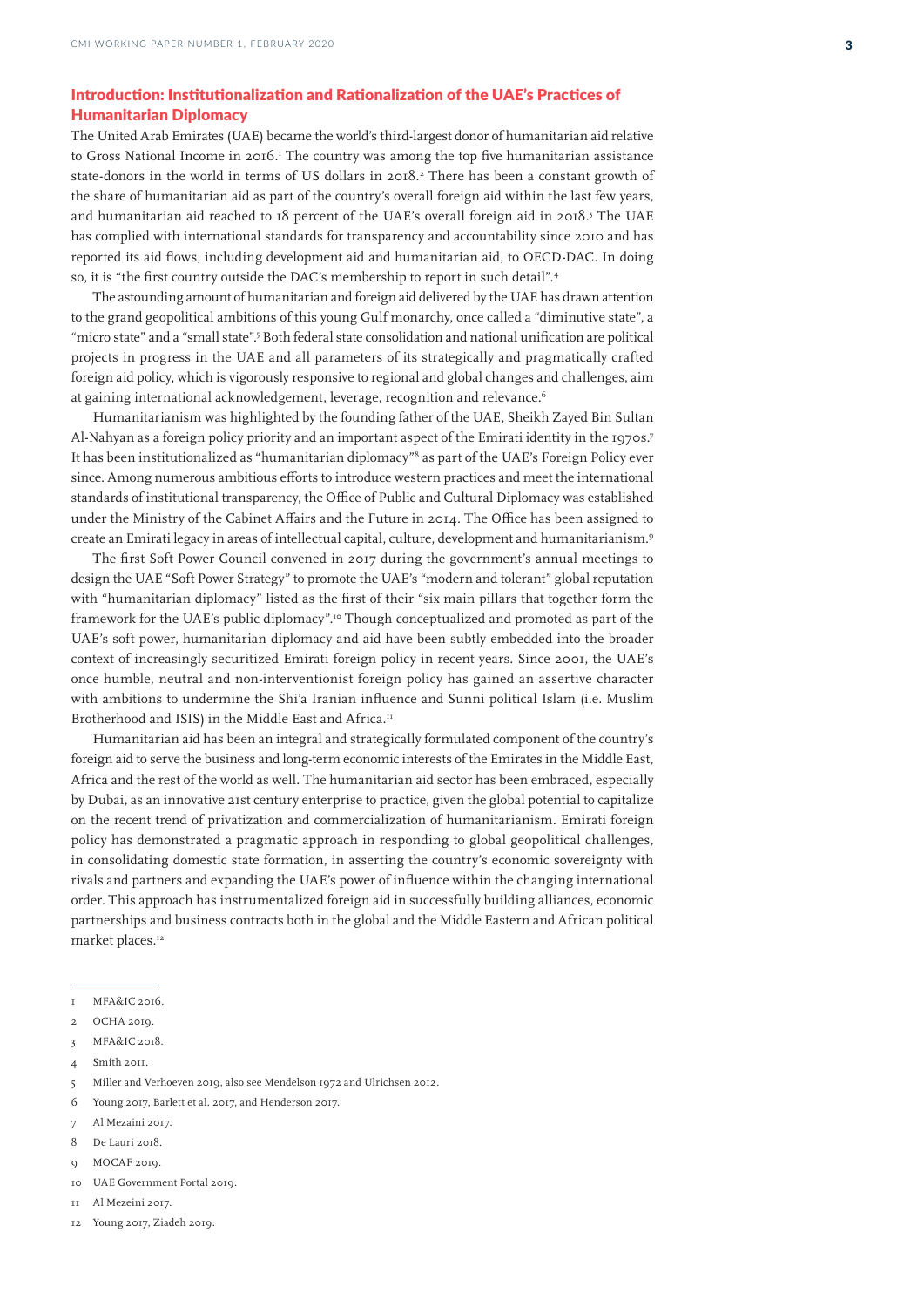Indeed, the UAE, with its expanding logistical capacities in commercial, military and humanitarian spaces from Africa to the Arabian Peninsula and Indian Ocean, demonstrates a fascinating 21st century success story of once a small state's push for leverage in the changing parameters of political economy and neoliberal governance in war and conflict zones.<sup>13</sup>

# Historical Context of The Emirati Humanitarianism

The UAE is a very young nation state founded in 1971 through the unification of six sheikhdoms that are now the emirates of Abu Dhabi, Dubai, Sharjah, Ajman, Fujairah and Umm Al Quwain under the leadership of Sheikh Zayed Bin Sultan Al Nahyan of Abu Dhabi. The sheikhdom of Ras Al Khaimah joined the union as the seventh emirate in 1972. Each one of the seven Emirates has so far demonstrated a quite distinct development trajectory, local cultural identity and geopolitical articulation with the rest of the world. The foreign policy of the UAE has been dominated by the richest Emirate, Abu Dhabi, and from the 1970s to the end of the 1990s was conflict-averse. Oil and aid (as opposed to military power and political aggression) were used as foreign policy tools to establish the Emirati presence as protective of the poor and oppressed within the broader Arab and Muslim world.

The UAE's steadfast participation in the oil embargo of the Arab members of the OPEC on countries supporting Israeli occupation of Palestine in 1973 was the first prime example of the new-born Emirati state's use of economic advantage (oil) to assert its sovereignty, independence and relevance in international politics and economic relations to penalize the foreign powers with intentions threatening the Arab solidarity in the Middle East. The UAE foreign policy goals to promote the Emirati identity along with Arab and Islamic solidarity abroad, with aid and oil as policy tools, resonated well with the regional themes of Arab nationalism and anti-Israeli sentiments in the Middle East in the 1970s. The young oil monarchy's humanitarian assistance to Palestine and Palestinian refugees continues today.

*The UAE provided aid almost exclusively and without any conditions to Arab states and predominately Muslim countries*

Despite the rhetorical commitment to the principle of non-discrimination in humanitarian assistance and charity work, from the 1970s to 1990s, the UAE provided aid almost exclusively and without any conditions to Arab states and predominately Muslim countries, following Arab and Islamic solidarity as leading concerns in foreign aid decisions.14 This form of foreign policy orientation is stated in the Article 12 of the 1971 UAE constitution: "The foreign policy of the UAE shall be directed towards supporting the Arab and Islamic causes and interests and towards establishing closer friendship and co-operation with all the nations and peoples on the basis of the principles of the charter of the United Nations Organization and international ideals".<sup>15</sup>

From an Emirati point of view, humanitarianism is deeply rooted in the foundation of the state and the legacy of the late Sheikh Zayed Bin Sultan Al Nahyan who founded the Zayed Foundation for Charity and Humanitarian Works in 1992 in Abu Dhabi, and is commemorated at the official Zayed Humanitarian Work Day/Zayed Day for Humanitarian Action on the 19th day of the fasting month of Ramadan every year. Indeed, philanthropy, charity and humanitarian work in the UAE (as much as in the rest of the Islamic world) are historically ingrained in Islamic philosophy and the Emirati culture of giving and compassion, and has been officially promoted as a principle, not only unifying the UAE nation of the seven Emirates, but also defining the UAE state identity in public diplomacy at the international level.16 As proudly stated by President Sheikh Khalifa Bin Zayed Al Nahyan, son of Sheikh Zayed Bin Sultan Al Nahyan, "[Emiratis] are following in the footsteps of the father, the late Shaikh Zayed Bin Sultan Al Nahyan, to provide humanitarian and development aid, which is a key component of the UAE's foreign policy. The country will continue following its cultural approach in its relations with other countries, and call for justice for the oppressed, and build bridges of love and cooperation between various people, to achieve peace and prosperity".17

<sup>13</sup> Ziadeh 2019, Miler and Verhoeven 2019, Henderson 2017.

<sup>14</sup> Al Mezaini 2017.

<sup>15</sup> Federal National Council 2010.

<sup>16</sup> Al Zaabi and Awamieh 2019.

Gulf News 2018.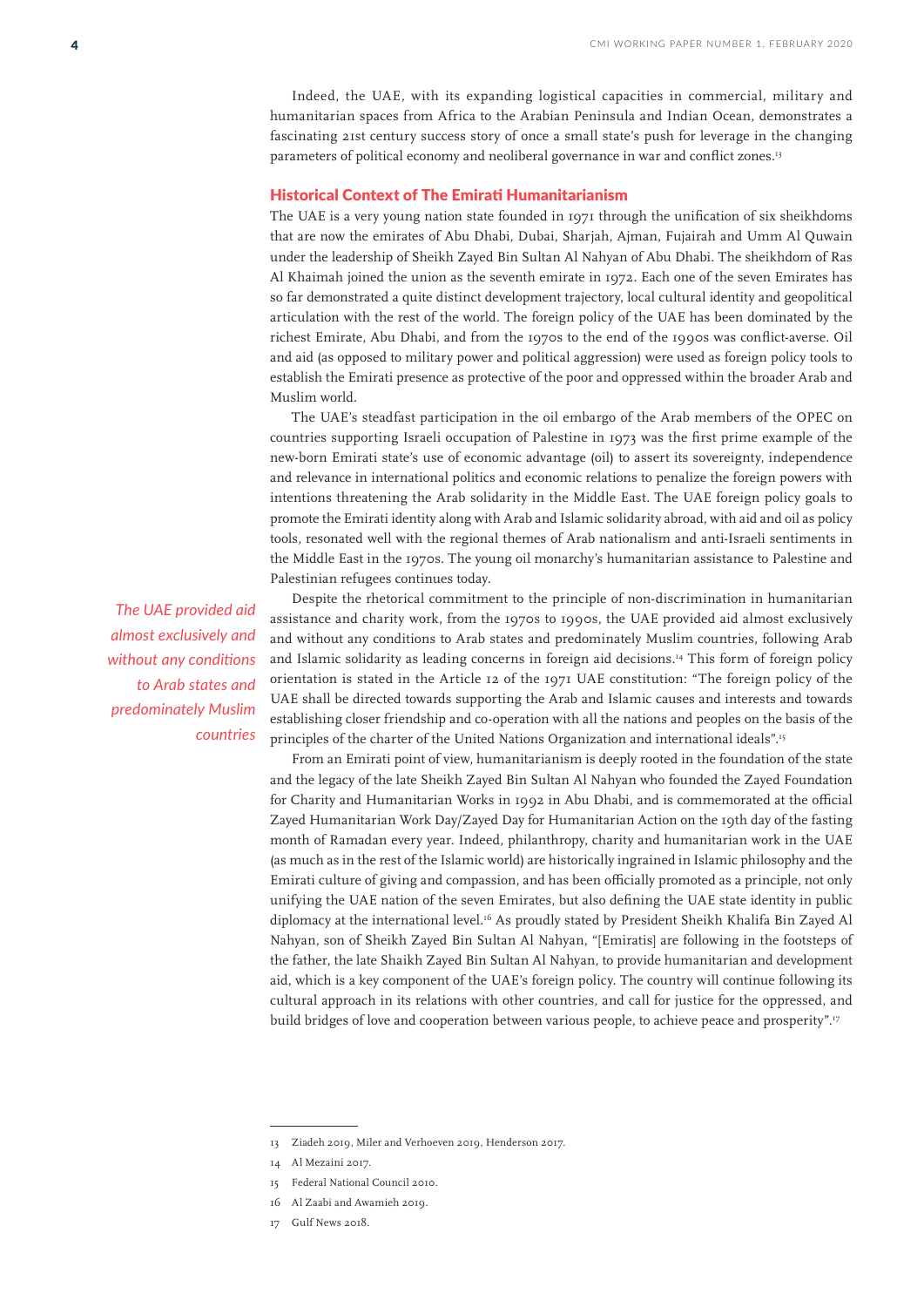# Humanitarian Diplomacy to Counter-Balance Militaristic Orientation in Foreign **Policy**

Emirati humanitarianism has been institutionalized, rationalized and politicized through a discourse of "humanitarian diplomacy" that especially targets the populations in need of assistance in the conflict regions in which the UAE has been engaged over the last two decades. Following the  $9/11$ attacks in the US, the UAE has been committed to the US-led war against Islamist fundamentalism in all forms, including Al Qaeda in Afghanistan and Yemen, ISIS in Syria, Al Shabab in Somalia, and Muslim Brotherhood in Egypt. Islamist fundamentalism emerged as a security threat within the UAE and in response, state surveillance over the Islamic charity organizations has drastically increased as precaution against fundamentalism taking root in the Emirati society. Further, the Islamic identity of the UAE has been carefully crafted away from political Islam and closer to liberal Islamic secularism.<sup>18</sup> Due to overlapping security concerns and political interests, the UAE is a trustworthy partner of the US in the Middle East "in organizing, directing and funding antiextremism initiatives".<sup>19</sup>

The UAE has also played an important role in confronting the Iranian expansionism in the Middle East. This has as much to do with defending the UAE's economic interests as with combatting the risk of encroachment by the Shi'a fundamentalist regime of Iran in regions like Northern Iraq and Southern Yemen where the UAE has strategic investments. Accordingly, from an Emirati point of view, there is a strong association between those efforts to tackle religious fundamentalism and Iranian influence and to promote security, stabilization and reconstruction in war zones where the UAE security forces are in coalition or coordination with the US-led international coalition forces. The practices of humanitarian action have been embedded into military operations of intervention and stabilization (always in US-led international coalitions or in coordination with them) in Afghanistan, Iraq, Syria, Somalia, Libya and Yemen. Therefore, the drastic shift in the UAE's foreign policy from non-engagement to engagement in strategic coalitions with the US and Europe as an ambitious political actor in regional conflicts has been parallel to the emergence of the UAE as a major player in the humanitarian aid sector. In the meantime, the geographical scope of the foreign and humanitarian aid by the UAE has expanded, though the top recipients are still Arab countries.

UAE foreign aid, including humanitarian aid, has been more assertively directed by security concerns and political interests since the dawn of the so-called "Arab Spring" in 2011. This kind of orientation in foreign aid policy in the broader Arabian Gulf region (including the UAE, Saudi Arabia, Kuwait and Qatar) has indeed developed parallel to the global trend of securitization of foreign aid as a consequence of the prioritization of war on terrorism and homeland security in the Western world.<sup>20</sup> UAE foreign aid with the aim of stabilizing favored regimes skyrocketed from 2011: to Egypt and Morocco against the threat of the political Islamist Muslim brotherhood, and to Yemen against the Sunni Al-Qaeda and the Iran-supported Shi'a Houthi rebels. When the Egyptian army toppled the elected government of the Muslim Brotherhood, Egypt received an enormous amount of aid from the UAE in support of the new government, which made the UAE foreign aid increase by 375 percent in 2013.21 In 2013, Egypt received 78.6 percent of the overall UAE foreign aid; though the Egyptian share declined to 72 percent and 40 percent in 2015 and 2016 respectively. The support was mainly development aid to boost the banking system and be used in health, education, housing and infrastructure.<sup>22</sup> However, Emirates Red Crescent and prominent charity organizations from the UAE continue to pursue humanitarian aid in Egypt.<sup>23</sup>

Since 2013, the largest chunk of UAE foreign assistance has been channeled (consecutively) to Egypt, Yemen, Sudan, Jordan and Morocco. Yemen receives the largest share of the UAE humanitarian aid, while in Jordan the aid focuses on development and humanitarian emergencies mainly targeting accommodation of Syrian refugees.24 As politically motivated development aid to Egypt declined since 2015, funds released have been channeled to East African countries like Sudan and Somalia, multilateral organizations and multi-country programs in the form of both development

- 20 Duffield 2014, Young 2017.
- 21 OECD 2013.
- 22 Al Mazeini 2017.
- 23 MFA&IC 2016.
- 24 MFA&IC 2016.

*The Islamic identity of the UAE has been carefully crafted away from political Islam and closer to liberal Islamic secularism*

<sup>18</sup> Al Mezaini 2017, Young 2017.

<sup>19</sup> UAE Embassy-Washington 2019.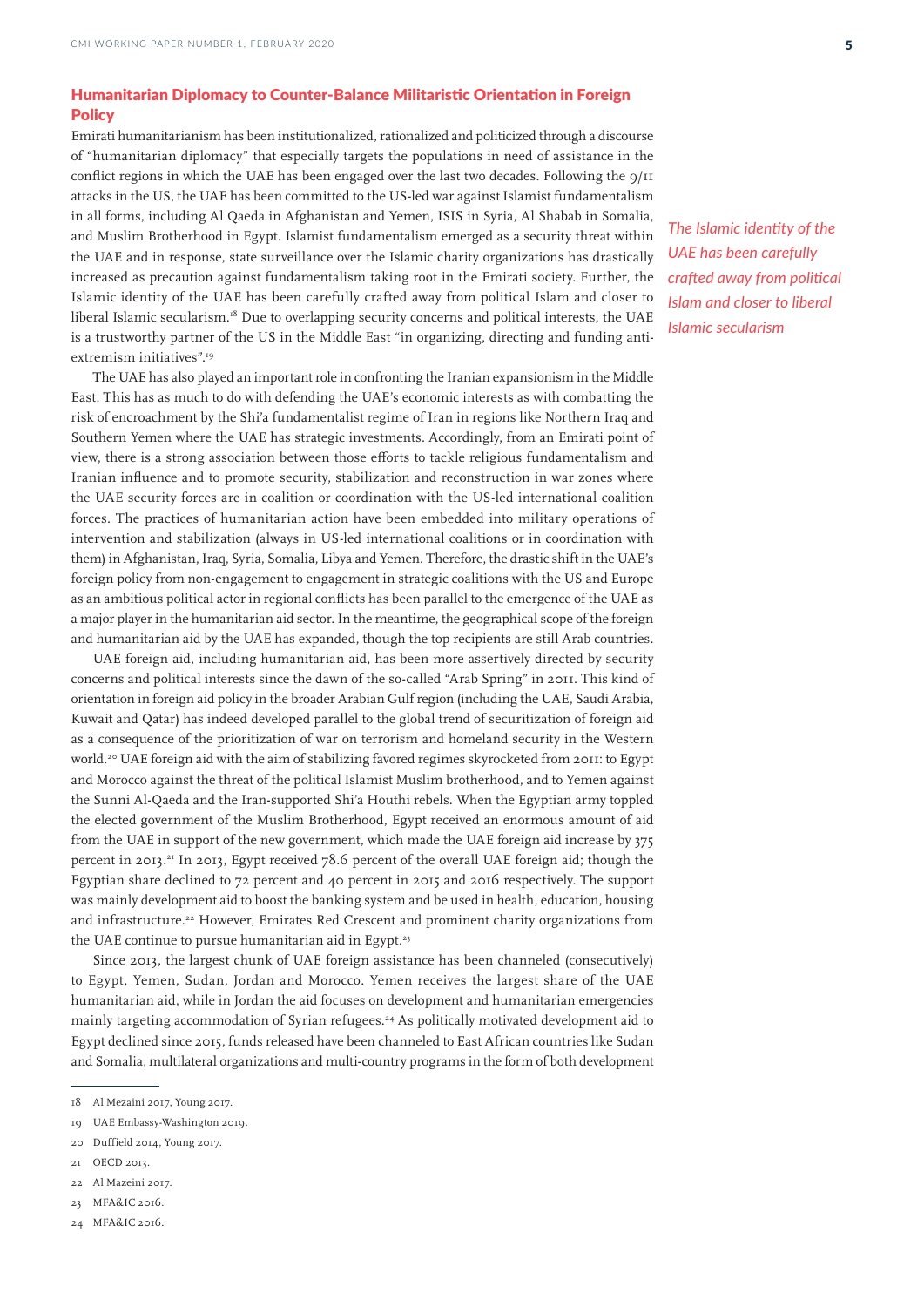and humanitarian aid. In the meantime, the share of humanitarian aid within the overall UAE foreign aid has increased steadily: Yemen (75 percent), Jordan (3 percent) and Syria (4 percent) received about 82 percent of the UAE humanitarian aid in 2018 according to the last foreign aid report published by the UAE Ministry of Foreign Affairs and International Cooperation.<sup>25</sup>

For relatively stable countries where the UAE has been trying to combat the threat of Muslim Brotherhood, like Egypt and Morocco, UAE foreign aid has been predominately in the form of development aid since 2011. In failed or fragile states, like Yemen, Libya and Somalia, UAE development aid has been coupled with military interventions and significant amounts of humanitarian aid. Yemen has received one of the largest chunks of UAE humanitarian aid for decades and has been the top UAE humanitarian aid receiver since 2009. In 2015, 100 percent of the UAE foreign aid to Libya was in the form of humanitarian aid and emergency relief.<sup>26</sup> Somalia has geo-strategic importance for UAE economic interests in the seas around the Gulf of Aden and thus has been the second largest beneficiary of UAE humanitarian aid in Africa (after Libya) since 2014.

The UAE is generous in dispensing humanitarian aid to countries, especially to those regions controlled by the allies, where the UAE army has been engaged. The UAE humanitarian aid to Yemen, for example, aims to contribute to the stabilization efforts in territories controlled by the foreign armed coalition forces including the UAE army. The development aid from the UAE to Yemen aims to strengthen the infrastructure in the same areas where the UAE has economic interests and strategic investments. The UAE skillfully uses humanitarian as well as development aid to consolidate its image as a resourceful friendly power in the eyes of the political allies and their civilian constituency; Al Mezaini<sup>27</sup> calls this "winning the hearts of the Yemeni people".

# The Limits of Multilateralism in Humanitarian Aid and Assistance

The UAE mainly relies on its government entities and Emirati foundations in providing emergency relief and conducting humanitarian assistance projects on the ground in conflict and disaster. Along with the other humanitarian donor states in the Arabian Gulf, it has been criticized in the Western academic and policy circles for keeping a distance from multilateral organizations dominated by traditional Western donors and for challenging the Western norms and practices of the international humanitarian regime.<sup>28</sup> Although commitment to multilateralism seems to be limited, since the 2000s, the UAE government has shown increased levels of engagement with the Western governments, the UN and other multilateral organizations.

The UAE Ministry of Foreign Affairs, recently renamed the Ministry of Foreign Affairs and International Cooperation, has proven to be quite adept in embracing the Western rhetoric around humanitarianism and sustainable development. The Emirati humanitarian agenda incorporates the international principles and priorities highlighted by the UN agendas on MDGs (Millennium Development Goals) and SDGs (Sustainable Development Goals), and Paris Declaration and Accra Agenda for Action since early 2000s.<sup>29</sup> As a reflection of this trend of growing commitment to international agendas, the UAE funding support directed to multi-country aid programs and multilateral organizations doubled only from 2015 to 2016.

The United Arab Emirates became one of the three non-Western members of the OCHA (UN Office for Coordination of Humanitarian Affairs) Support Group in 2006; and the only non-Western and Arab country in the UNHCR Donor Support Group in 2009.<sup>30</sup> In 2009, the OECD welcomed the UAE as the first and only non-DAC "participant" in the Development Assistant Committee (DAC), which was a product of UAE assertiveness to strengthen relations with OECD through a commitment to transparency, professionalism and institutionalization in foreign aid sector. As a young state in terms of institutional consolidation and a "small state" with big ambitions, the UAE is seeking international recognition, acknowledgment and legitimacy in the international arena. The foreign aid sector is an important international space where the young nation with genuine efforts is committed to transparency and professional reporting of state activities. After  $9/11$ , the UAE pledged that it would combat ISIS and Islamic extremism in an effort to secure international

- 29 See for example OCFA 2009 and MFA&IC 2016.
- 30 Binder, Meier and Steets 2010.

*Yemen has received one of the largest chunks of UAE humanitarian aid for decades and has been the top UAE humanitarian aid receiver since 2009*

<sup>25</sup> MFA&IC 2018.

<sup>26</sup> MFA&IC 2016.

<sup>27</sup> 2017: 237.

<sup>28</sup> Young 2017.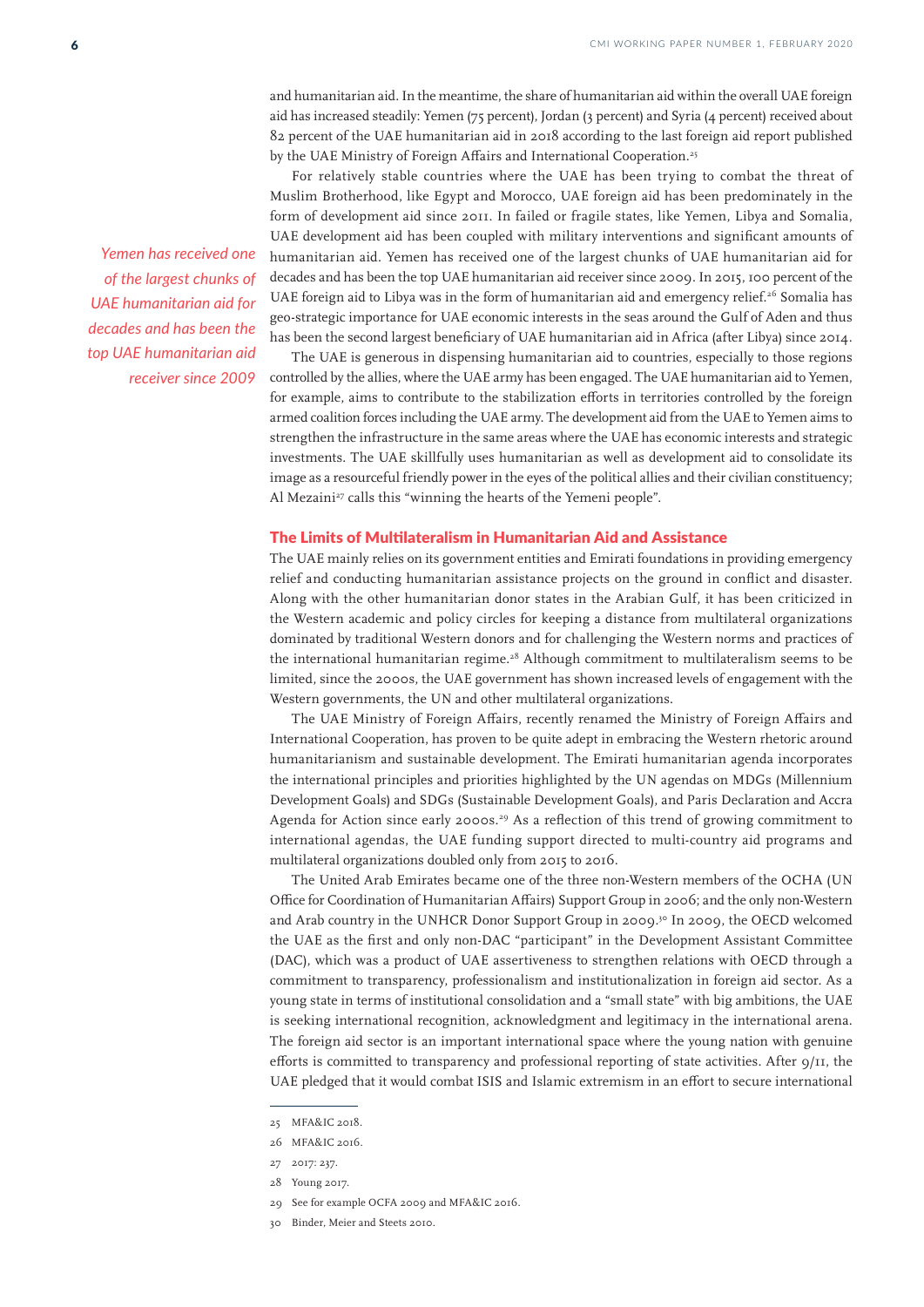legitimacy and assert itself as a trustworthy partner in international coalitions. This is significant, especially in the post 9/11 world, as other Arabian Gulf countries (such as Saudi Arabia and Qatar) have been accused of funding fundamentalist and/or political Islamist groups and networks both in the Middle East and globally. Nevertheless, this young ambitious Gulf state pursues its national security interests and shields political sovereignty in all means possible without submitting to the Western expectations.

As part of the international efforts to combat the threat of ISIS in the Middle East, the Global Coalition Against Daesh was formed in 2014. The UAE has been co-chair of the Working Group for Stabilization in Iraq together with Germany and the United States since 2015, and the third largest contributor to the UNDP launched and managed Funding Facility for Stabilization (FFS) in Iraq after the US and Germany. The stabilization program aims to reconstruct the infrastructure and rehabilitate the towns destroyed by ISIS to enable the return of internally displaced Iraqis to their homes. In addition to provision of humanitarian assistance, about a dozen Emirati entities have focused on reconstruction and rehabilitation in areas of health, education, water and electricity since 2015.<sup>31</sup>

The Syria Recovery Trust Fund (SRTF) is another recent foremost international engagement that exemplifies the UAE's willingness to embrace multilateralism and cooperate with the western world in case of overlapping political interests. The multi-donor trust fund was initiated by Germany, the UAE and the United States in 2013 with the German KfW Development Bank as the Trustee, "to channel grant funding from the international community in a transparent and accountable manner into projects inside Syria with the objective to alleviate the suffering of the Syrian people" and "to finance priority projects for essential services in sectors such as water, health, electricity, education, food security, solid waste removal, as well as other sectors including rule of law, agriculture, transportation, telecommunication, public enterprise, and housing" (srtfund.org). Denmark, Sweden, Finland, the UK, Japan, France, Italy, Turkey and Netherlands joined the agreement in 2014. The "framework agreement" fundamental to the trust fund acknowledges the National Coalition of Syrian Revolutionary and Opposition Forces as the legitimate representative of the Syrian People; therefore, explicitly supports a regime change agenda and uses humanitarianism as counterinsurgency in Syria.32 As of December 2019, the UAE contribution to the SRTF was about 7.6 percent (18.71 million Euros) of the overall contributions  $(246.43 \text{ million Euros})$ , significantly less than that of Germany, USA, Japan, Kuwait and France, though the UAE is a founding as well as a steering board and management committee member.

On the other hand, the UAE disbursed about \$130 million and \$94 million to Syrian crisis in 2016 and 2018 respectively. About three quarters of the total amount was humanitarian assistance mobilized and managed by the Emirati government and humanitarian organizations in areas of action including emergency multi-sector aid, refugee camps and food relief for Syrians inside and outside Syria.33 As part of these efforts since the beginning of the Syrian crisis, the UAE government has set up refugee camps and temporary shelters operated by the Emirates Red Crescent and independent from UNHCR for Syrians in Jordan, Northern Iraq, Lebanon and Greece. For the UAE government's public diplomacy goals, Emirati presence and visibility in the humanitarian space as a leading actor are important ambitions, and might have been shadowed had the UAE been involved in this space through multilateral organizations like UNHCR.

The UAE has strategic development goals intertwined into its humanitarian agenda in regions where there are economic and political interests at stake and stability is essential. Therefore, humanitarianism opens an extra space of operation to achieve strategic foreign policy goals, as well as to strengthen relations with the international community. In Yemen, Libya and Syria, the UAE government allocated about 20 percent of humanitarian aid for building coordination and support infrastructure (i.e. logistics and communications systems) to facilitate humanitarian aid delivery by regional and international humanitarian organizations, as well as Emirati foundations and organizations.34 From 2012 to 2019, the UAE provided about \$4.73 billion humanitarian aid towards Syrian crisis and has recently contributed to the stabilization efforts in Syrian territories liberated from ISIS in collaboration with international partners. A total of \$1.9 billion in humanitarian aid

*About a dozen Emirati entities have focused on reconstruction and rehabilitation in areas of health, education, water and electricity since 2015*

<sup>31</sup> MFA&IC 2017, 2018.

<sup>32</sup> Ziadeh 2019.

<sup>33</sup> MFA&IC 2016, 2018.

<sup>34</sup> MFA&IC 2016.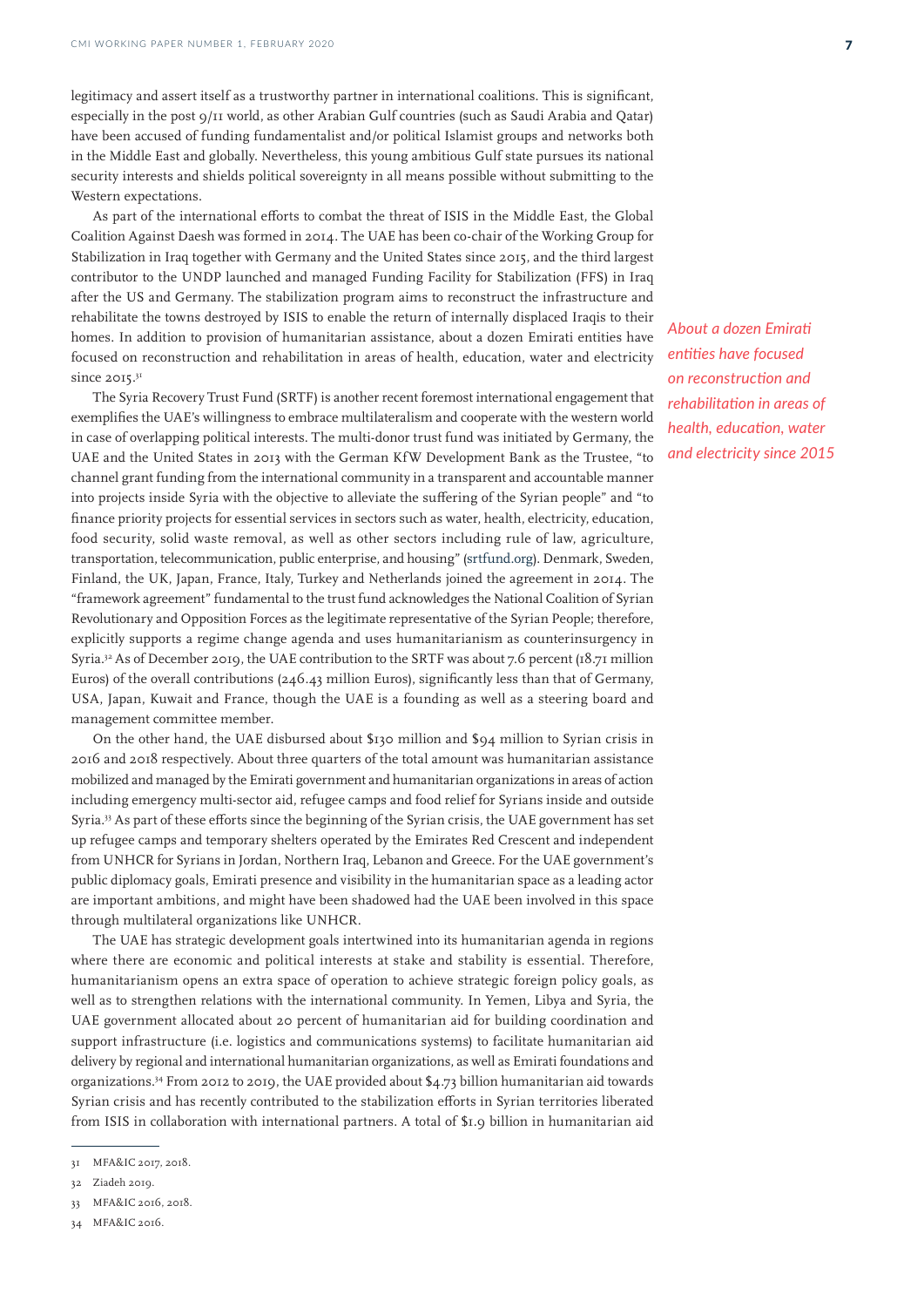has been disbursed to Yemen between 2015 and 2019, making it the top foreign aid receiver from the UAE in recent years. Further, cooperation with the WFP, UNICEF, WHO, UNHCR and ICRC has deepened.35

Through its independent humanitarian assistance activities on the ground, and pragmatist engagements with Western governments, the UN, international governmental and non-governmental organizations, the UAE seeks international acknowledgment and consolidates its presence as a relevant power actor in the Middle East and beyond in countries where it has political allies and economic interests. Larger contributions to multi-country humanitarian initiatives and multilateral organizations may be possible in the future as the UAE gains more say, presence and leverage within the international humanitarian regime currently dominated by the Western states and interests. The Governor of the UAE Central Bank responded to the IMF request for extra funds in 2009 saying "[we] will not be providing funds without extra voice and extra recognition",36 the Emirati stance regarding humanitarian aid to multilateral organizations may be the same.

## Humanitarian Enterprise as Business

The UAE's special interest in humanitarian aid also lies in the current trend of humanitarianism as business and the country's ambition to diversify its national economy and consolidate its capacities in commercial, military and humanitarian logistics.37 Over the last two decades, the UAE has proven to be a "global nexus state" with economic, political and institutional capacity to assert itself effectively in the areas of international trade, logistics and finance to achieve foreign policy goals.<sup>38</sup> The UAE logistics space is transnational and includes the ports, docks, highways, free zones and warehouses owned by the UAE state and UAE-based companies around the world.39

*The UAE houses the biggest humanitarian warehouse in the Middle East*

As an "island of stability" with resources and a strategic geographical location with proximity to the conflict zones, the UAE houses the biggest humanitarian warehouse in the Middle East.<sup>40</sup> Dubai International Humanitarian City (IHC) is currently the largest humanitarian aid warehouse in the Middle East, and an independent, non-profit, humanitarian free-zone authority housing UN agencies, intergovernmental organizations, NGOs and commercial entities operating in the humanitarian sector. The IHC has been instrumental in strengthening relations with the UN and international humanitarian organizations, attracting private companies operating in the humanitarian sector to the UAE, and expanding the Emirati logistics sector to also include humanitarian logistics. Annually since 2013, Dubai has hosted the Dubai International Humanitarian Aid and Development Conference and Exhibition (DIHAD) that brings together not only international and regional non-profit organizations, but also private companies and corporations operating in the sector of humanitarianism.

DIHAD is a platform for businesses operating in the humanitarian industry to showcase their services and products, and a major annual event for the UAE to promote its humanitarian image and "role as a world hub for local, regional and global humanitarian players" (DIHAD website). DIHAD has a different focus and theme every year. DIHAD 2019 was titled "People on the Move" and focused on refugees and internally displaced people in the Middle East. While there was a UNHCR and IOM predominance in the conference program, among the exhibitors were for-profit businesses such as Universal Logistics Bergen, O.B. Viik, Lupro Products, IPG Intelligent Packaging Group and Hallgruppen from Norway, Better Shelter from Sweden, GLOBALTT SPRL from Belgium, Nutriset from France, Real Food Systems from Switzerland, Spanish Kits and the 42 Degrees Company from Spain, and Toyota Gibraltar Stockholdings from Gibraltar. For-profit "social enterprises" like Better Shelter from Sweden are known for their cooperation with corporations (i.e. IKEA for Better Shelter) as well as UN entities (i.e. UNHCR for Better Shelter). The upcoming DIHAD will take place in March 2020 with the theme "Aid, a focus on Africa"; there are a multitude of issues on the agenda including conflicts, climate change, population growth, urbanization, education, employment and SDGs as well as natural resources, trade, investment and economic growth.

- 38 Molavi 2014, Henderson 2017.
- 39 Henderson 2017.
- 40 Ziadeh 2019.

<sup>35</sup> Gulf News 2019.

<sup>36</sup> Ulrichsen 2011: 238.

<sup>37</sup> Ziadeh 2019.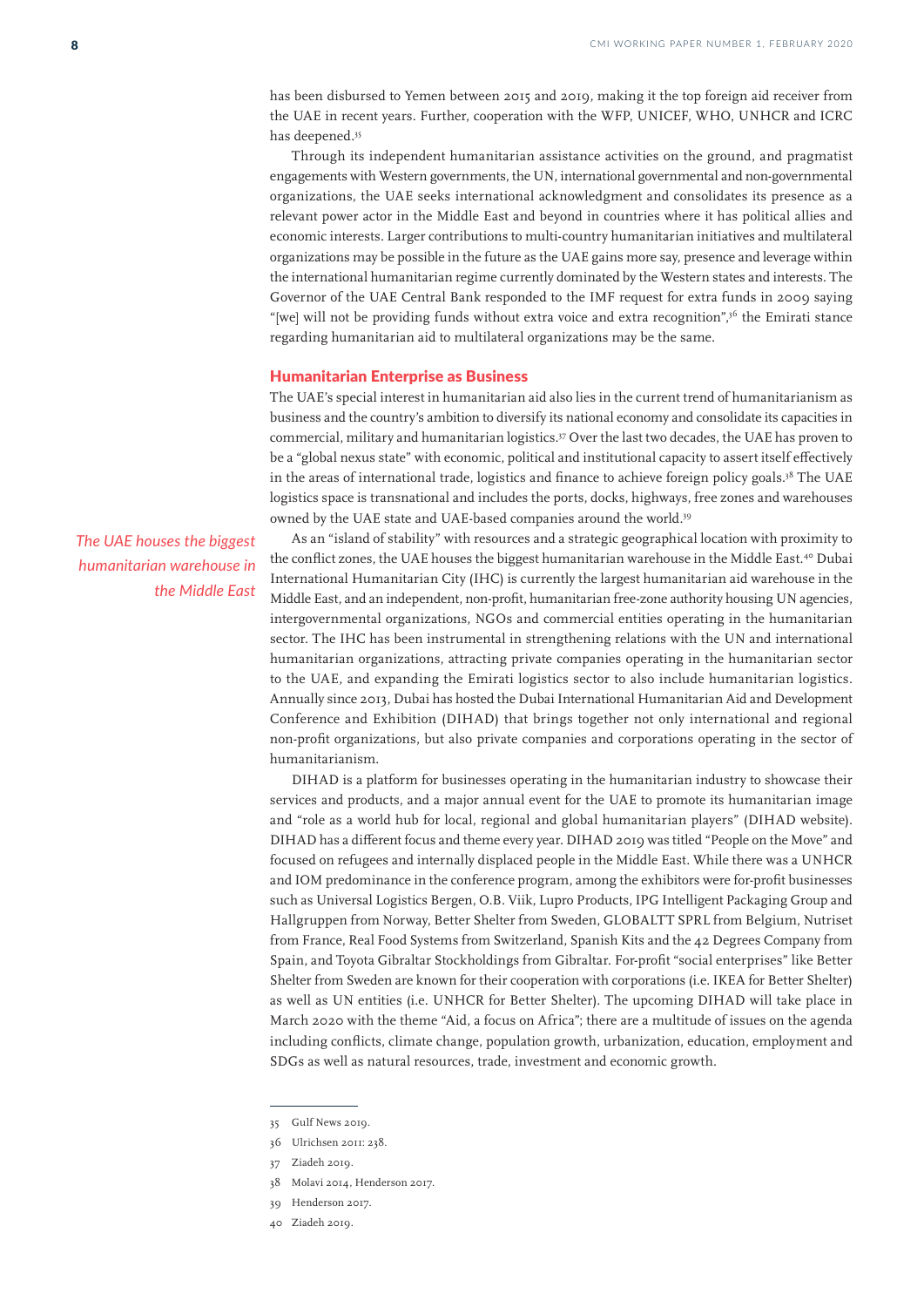# **Conclusion**

The presence of humanitarianism in public diplomacy discourse has gained prominence in the UAE, especially together with UAE's aggravating foreign policy concerns following 9/11 and the Arab uprisings. Emiratis have been genuinely vocal and open about how they define humanitarian diplomacy as part of their public diplomacy and soft power, and in terms of their efforts for "nation branding" in the international arena. Accordingly, systematization and institutionalization of the UAE's humanitarian diplomacy have been consequences of Emirati efforts to enhance international cooperation with the Western world to consolidate the country's pro-Western stance in international politics concerning war and peace-making, and to reinforce the UAE presence as a power actor in strategic war zones and crisis situations as well.

Since the 2000s, the UAE has been an increasingly transparent and assertive new actor in international humanitarianism, innovatively following and being involved in the Western dominated global trends in humanitarian aid, humanitarian enterprise and security-oriented governance of conflict. The UAE has also adopted smart foreign policy strategies, not only with an effort to comply with Western liberal/neoliberal humanitarian norms, institutions and practices, but also to safeguard political and economic interests abroad in the face of regional and global challenges. Accordingly, the humanitarian face of Emirati foreign policy has contributed to the promotion of the country's image and branding as a young, dynamic, liberal state ready to cooperate with the Western international community in international humanitarianism in its own unique way claiming state sovereignty, regional leverage and international recognition.

There is a growing academic literature and policy debate on the so-called "emerging" donors or the non-Western "new" state actors in international humanitarianism. The UAE is not an "emerging" or "new" donor in the field and has a long history of humanitarianism as part of foreign policy. Other Arab states, such as Kuwait and Saudi Arabia, have longer histories of humanitarianism than the UAE. Despite this long history, international attention on these states as humanitarian donors has only recently emerged. However, their heightened interest to be recognized as "partners", "members", "participants" in the Western dominated international organizations and in international humanitarian space is new. Indeed, their conducting humanitarianism has been institutionalized and rationalized (i.e. goal orientation at the expense of values and ideals), ironically in compliance with the demands and interests of their Western allies in war zones as well as in international humanitarian space since 2000s.

In the academic literature, the UAE has been criticized for being "divergent" in terms of its aid mechanisms and motivations diverging from the traditional Western norms and practices.41 How to evaluate this kind of argument given the evolution of the Western humanitarian norms and practices further away from their traditional principles of neutrality, impartiality and independence towards securitization, politicization, privatization and containment in the 21st century? UAE humanitarian orientation has also been politicized and rationalized since 2001 with a rhetoric of "humanitarian diplomacy" in foreign policy, but especially in the aftermath of the Arab uprisings in 2011.<sup>42</sup> However, institutionalized cooptation of humanitarianism and humanitarian action in pursuit of political and economic interests is not new, and is indeed a Western feature in modern history.43 There is also a well-known global financial burden for targeting humanitarian crises especially in the Middle East and Africa, which is increasingly delegated to the "emerging" humanitarian state actors like the UAE and the other Gulf countries. Therefore, there are some questions that need to be addressed properly in comparative academic and policy research:

- 1. How different are the "non-Western" state donors from the established Western state and non-state donors in terms of their humanitarian diplomacy concerning decision-making about whom to target, how to target and when to target in highly politicized, militarized and privatized humanitarian space in the 21st century?
- 2. How relevant are the "non-Western" state donors to the humanitarian policy discussions in the arena of international humanitarianism that is continued to be dominated by the institutions, norms and practices embedded in the Western imperial legacy?
- 3. What are the underlying global structural forces changing the profile of the state and non-state donors of international humanitarianism in the 21st century?

42 Al Mezaini 2017.

*There is also a wellknown global financial burden for targeting humanitarian crises especially in the Middle East and Africa*

<sup>41</sup> See for example Young 2017.

<sup>43</sup> See for example Donini 2010.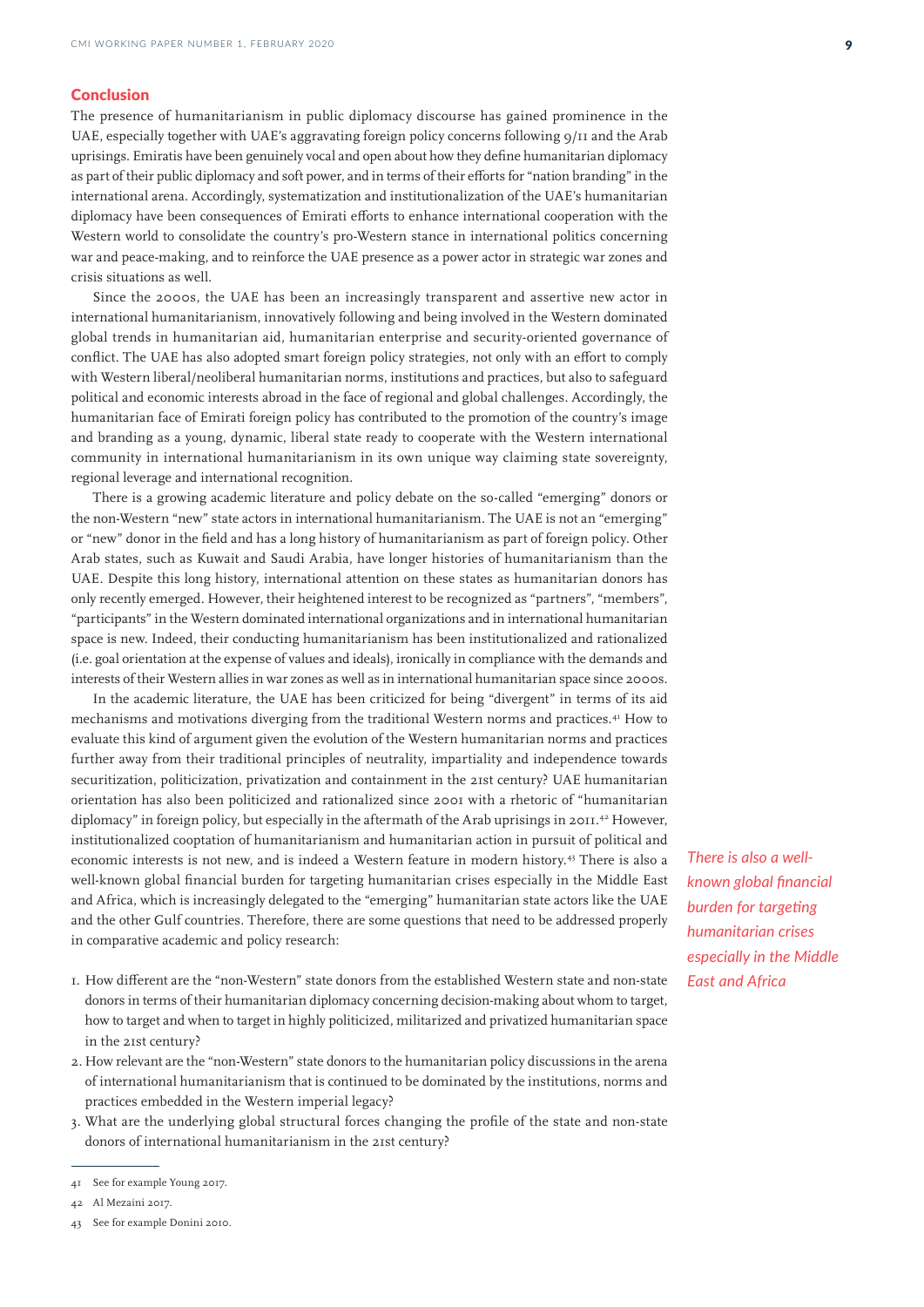#### **References**

Al Mazeini, Khaled Salem (2017) From Identities to Politics: UAE Foreign Aid. In: Bergamaschi, I., et al. (eds.) *South-South Cooperation Beyond the Myths*, Palgrave, pp. 225-243.

Al Zaabi, Fatima and Awamleh, Raed (2019) Determinants of Soft Power: The Case of United Arab Emirates. In: *Future Governments* (Actions and Insights – Middle East North Africa, Vol. 7), pp. 57-74.

Binder, Andrea, Meier, Claudia and Steets, Julia (2010) *Humanitarian Assistance: Truly Universal? A Mapping Study of Non-Western Donors*. GPPI Research Paper, 12.

Bartlett, Will, Ker-Lindsay, James, Alexander, Kristian and Prelec, Tena (2017) The United Arab Emirates as an emerging actor in the Western Balkans: the case of strategic investment in Serbia. *Journal of Arabian Studies*, 7(1): 94-112.

De Lauri, Antonio (2018) *Humanitarian Diplomacy: A New Research Agenda*. CMI Brief, 4, https://www.cmi. no/publications/6536-humanitarian-diplomacy-a-new-research-agenda

Donini, Antonio (2010) The Far Side: The Meta Functions of Humanitarianism in a Globalized World. *Disasters*, 34(2): 220-237.

Duffield, Mark (2014) *Global Governance and the New Wars: The Merging of Development and Security*. Zed Books.

Federal National Council (2010) *1971 United Arab Emirates Constitution with amendments* (English), https:// www.wipo.int/edocs/lexdocs/laws/en/ae/ae031en.pdf

Gulf News, June 03 (2018) *Zayed Humanitarian Work Day Announced*. https://gulfnews.com/uae/ government/zayed-humanitarian-work-day-announced-1.2231114

Gulf News, January 25 (2019) *UAE Aid to Syria Reaches Dh3,59 billion*, https://gulfnews.com/world/mena/ uae-aid-to-syria-reaches-dh359-billion-1.61665444

Henderson, Christian (2017) The UAE as a Nexus State. *Journal of Arabian Studies*, 7(1): 83-93.

Mendelson, M.H. (1972) Diminutive States in the United Nations. *International Comparative Law Quarterly, 21(4)*: 609-630.

Miller, Rory and Verhoeve, Harry (2019) Overcoming smallness: Qatar, the United Arab Emirates and Strategic Realignment in the Gulf, *International Politics*, 57: 1-20.

MFA&IC (Ministry of Foreign Affairs & International Cooperation) (2016, 2017 & 2018) *United Arab Emirates Foreign Aid Reports*. https://www.mofaic.gov.ae/en

MOCAF (2019) *The Public Diplomacy Office*. https://www.mocaf.gov.ae/en/about/the-public-diplomacy-office

Molavi, Afshin (2014) *The United Arab Emirates and Africa: A Pivotal Partnership Amid A "South-South" Commercial Revolution*. John Hopkins School of Advanced International Studies.

OCHA (2019) *Global Humanitarian Overview*, United Nations Office for the Coordination of Humanitarian Affairs. https://www.humanitarianlibrary.org/resource/global-humanitarian-overview-2019

OCFA (UAE Office of Coordination of Foreign Aid) (2009) *United Arab Emirates Foreign Aid Report*. https:// www.mofaic.gov.ae/en/The-Ministry/The-Foreign-Policy/Foreign-AID

Smith, Kimberly (2011) *United Arab Emirates Statistical Reporting to the OECD Development Assistance Committee*. https://www.oecd.org/dac/stats/47283752.pdf

Syria Recovery Trust Fund (SRTF) https://www.srtfund.org/home

UAE Embassy-Washington. *UAE's Regional Military and Humanitarian Efforts Advance Shared Interests*. https://www.uae-embassy.org/news-media/uae's-regional-military-and-humanitarian-efforts-advance-sharedinterests-us

UAE Government Portal (2019) The UAE Soft Power Strategy. https://government.ae/en/about-the-uae/ strategies-initiatives-and-awards/federal-governments-strategies-and-plans/the-uae-soft-power-strategy

Ulrichsen, Kristian (2011) Repositioning the GCC States in the Changing Global Order. *Journal of Arabian Studies*, 1(2): 231-247.

Ulrichsen, Kristian (2012) *Small States with a Big Role: Qatar and the United Arab Emirates in the Wake of the Arab Spring*. Durham University, HH Sheikh Nasser al Mohammad al Sabah Publication Series, 3(13).

Young, Karen E. (2017) A New Politics of GCC Economic Statecraft: The Case of UAE Aid and Financial Intervention in Egypt. *Journal of Arabian Studies*, 7(1): 113-136.

Ziadah, Rafeef (2019) Circulating Power: Humanitarian Logistics, Militarism and the United Arab Emirates. *Antipode: A Radical Journal of Geography*, 51(5): 1684-1702.